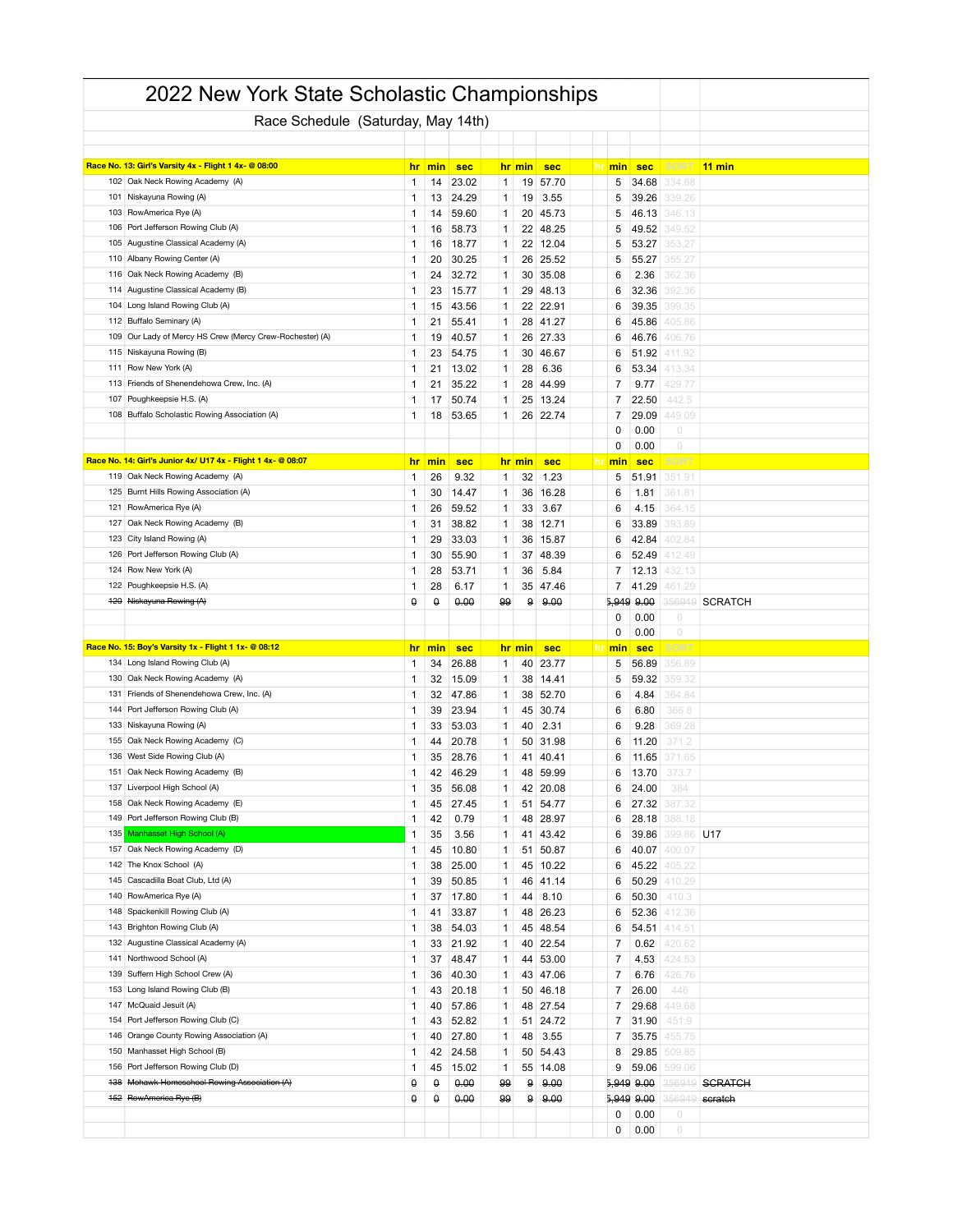|            | 2022 New York State Scholastic Championships                                     |                                           |                |                |                              |        |                      |                |                    |                        |                                      |
|------------|----------------------------------------------------------------------------------|-------------------------------------------|----------------|----------------|------------------------------|--------|----------------------|----------------|--------------------|------------------------|--------------------------------------|
|            | Race Schedule (Saturday, May 14th)                                               |                                           |                |                |                              |        |                      |                |                    |                        |                                      |
|            | Race No. 16: Boy's Varsity 2- - Flight 1 2- @ 08:22                              | <u>hr</u>                                 | min            | <b>sec</b>     |                              | hr min | <b>sec</b>           | <b>hr</b> min  | <b>sec</b>         | <b>SORT</b>            |                                      |
| 168        | Canisius High School (A)                                                         | $\mathbf{1}$                              | 48             | 33.25          | $\mathbf{1}$                 | 54     | 23.67                | 5              | 50.42              | 350.42                 |                                      |
| 169        | Oak Neck Rowing Academy (A)                                                      | 1                                         | 49             | 8.49           | 1                            | 55     | 8.25                 | 5              | 59.76              | 359.76                 |                                      |
| 161        | Manhasset High School (A)                                                        | 1                                         | 45             | 51.81          | 1                            | 51     | 55.12                | 6              | 3.31               | 363.31                 |                                      |
| 166        | RowAmerica Rye (A)                                                               | 1                                         | 47             | 36.39          | 1                            | 53     | 44.28                | 6              | 7.89               | 367.89                 |                                      |
| 167        | Oyster Bay Community Rowing (A)                                                  | 1                                         | 48             | 13.82          | 1                            | 54     | 23.43                | 6              | 9.61               | 369.61                 |                                      |
| 171        | RowAmerica Rye (B)                                                               | 1                                         | 49             | 48.75          | 1                            | 56     | 2.50                 | 6              | 13.75              | 373.75                 |                                      |
| 165        | Friends of Shenendehowa Crew, Inc. (A)                                           | 1                                         | 47             | 26.98          | 1                            | 53     | 41.70                | 6              | 14.72              | 374.72                 |                                      |
| 170        | Manhasset High School (B)                                                        | 1                                         | 49             | 32.65          | 1                            | 55     | 53.97                | 6              | 21.32              | 381.32                 |                                      |
| 164        | Buffalo Scholastic Rowing Association (A)                                        | 1                                         | 47             | 4.60           | 1                            | 53     | 33.83                | 6              | 29.23              | 389.23                 |                                      |
| 172        | Buffalo Scholastic Rowing Association (B)                                        | 1                                         | 50             | 15.46          | 1                            | 56     | 45.55                | 6              | 30.09              | 390.09                 |                                      |
| 162        | Iona Preparatory School (A)                                                      | 1                                         | 46             | 26.21          | 1                            | 53     | 5.51                 | 6              | 39.30              | 399.3                  |                                      |
|            | 173 Manhasset High School (C)<br>163 Warwick Crew (A)                            | 1                                         | 51             | 10.30          | 1                            | 58     | 2.21                 | 6              | 51.91              | 411.91                 |                                      |
|            |                                                                                  | 1                                         | 46             | 44.48          | 1                            |        | 53 41.42             | 6<br>0         | 56.94<br>0.00      | 416.94<br>0            |                                      |
|            |                                                                                  |                                           |                |                |                              |        |                      | 0              | 0.00               | $\circ$                |                                      |
|            | Race No. 17: Boy's U17 1x - Flight 1 1x- @ 08:28                                 | <u>hr</u>                                 | min            | <b>sec</b>     |                              | hr min | <b>sec</b>           | <u> hr min</u> | <b>sec</b>         | <b>SOR1</b>            |                                      |
|            | 177 Shaker Rowing Association (A)                                                | 1                                         | 51             | 31.13          | 1                            | 58     | 8.53                 | 6              | 37.40              | 397.4                  |                                      |
| 183        | Long Island Rowing Club (A)                                                      | 1                                         | 52             | 22.59          | 1                            | 59     | 7.86                 | 6              | 45.27              | 405.21                 |                                      |
| 179        | Niskayuna Rowing (A)                                                             | 1                                         | 51             | 54.41          | 1                            | 58     | 45.80                | 6              | 51.39              | 411.39                 |                                      |
| 180        | Mohawk Homeschool Rowing Association (A)                                         | 1                                         | 51             | 55.85          | 1                            | 58     | 51.97                | 6              | 56.12              | 416.12                 |                                      |
| 181        | Port Jefferson Rowing Club (A)                                                   | 1                                         | 52             | 12.27          | 1                            | 59     | 13.43                | 7              | 1.16               | 421.16                 |                                      |
|            | 176 Friends of Shenendehowa Crew, Inc. (A)                                       | 1                                         | 50             | 58.55          | 1                            | 58     | 6.58                 | 7              | 8.03               | 428.03                 |                                      |
| 185        | Oak Neck Rowing Academy (B)                                                      | 1                                         | 52             | 47.16          | 2                            | 0      | 32.59                | 7              | 45.43              | 465.43                 |                                      |
| 184        | Port Jefferson Rowing Club (B)                                                   | 1                                         | 52             | 30.72          | 2                            | 1      | 0.03                 | 8              | 29.31              | 509.31                 |                                      |
| 186        | Port Jefferson Rowing Club (C)                                                   | 1                                         | 53             | 3.24           | 2                            | 1      | 48.32                | 8              | 45.08              | 525.08                 |                                      |
| 182        | Brighton Rowing Club (A)                                                         | 1                                         | 52             | 23.04          | 2                            | 1      | 23.49                | 9              | 0.45               | 540.45                 |                                      |
| 178        | Oak Neck Rowing Academy (A)                                                      | 1                                         | 51             | 40.43          | 2                            | 1      | 0.22                 | 9              | 19.79              | 559.79                 |                                      |
|            | 187 Port Jefferson Rowing Club (D)                                               | 1                                         | 53             | 12.57          | $\overline{2}$               |        | $2 \mid 40.53$       | 9              | 27.96              | 567.96                 |                                      |
| 135        | Manhasset High School (A)                                                        |                                           |                |                |                              |        |                      | 0              | 0.00               | 0                      | PUT U17 boat in lane 9 final - larry |
|            | Race No. 18: Girl's Novice 8+ - Flight 1 8+ @ 08:34                              | <u>hr</u>                                 | min            | <b>sec</b>     |                              | hr min | <b>sec</b>           | 0<br>hr<br>min | 0.00<br><b>sec</b> | $\circ$<br><b>SOR1</b> |                                      |
|            |                                                                                  |                                           |                |                |                              |        |                      |                |                    |                        |                                      |
|            |                                                                                  |                                           |                |                |                              |        |                      |                |                    |                        |                                      |
| 301<br>306 | City Island Rowing (A)                                                           | 1                                         | 54             | 19.10          | 2                            | 0      | 42.68                | 6              | 23.58              | 383.58                 |                                      |
| 310        | Baldwinsville Crew (A)<br>Liverpool High School (A)                              | $\overline{\mathbf{c}}$                   | $\mathbf{1}$   | 6.05           | 2                            | 9      | 7 41.01              | 6              | 34.96              | 394.96                 |                                      |
| 312        | Manhasset High School (A)                                                        | $\overline{2}$<br>$\overline{\mathbf{c}}$ | 3<br>4         | 2.66<br>44.04  | $\overline{\mathbf{c}}$<br>2 |        | 39.74<br>11 24.66    | 6<br>6         | 37.08<br>40.62     | 397.08<br>400.62       |                                      |
| 308        | Our Lady of Mercy HS Crew (Mercy Crew-Rochester) (A)                             | $\overline{2}$                            | $\mathbf 1$    | 28.67          | 2                            | 8      | 20.17                | 6              | 51.50              | 411.5                  |                                      |
| 307        | City Honors High School (A)                                                      | $\overline{2}$                            | $\overline{2}$ | 38.83          | 2                            | 9      | 31.94                | 6              | 53.11              | 413.11                 |                                      |
| 303        | Fayetteville-Manlius High School (A)                                             | 1                                         | 58             | 42.93          | 2                            |        | 5 42.31              | 6              | 59.38              | 419.38                 | NO BOW NUMBER                        |
| 302        | Pittsford Crew (A)                                                               | 1                                         | 55             | 2.16           | $\overline{\mathbf{c}}$      | 2      | 3.96                 | 7              | 1.80               | 421.8                  |                                      |
|            | 313 Emma Willard School (A)                                                      | $\overline{2}$                            | 4              | 8.28           | 2                            |        | 11 11.31             | 7              | 3.03               | 423.03                 |                                      |
|            | 304 Bay Shore High School (A)                                                    | $\mathbf 2$                               | 5              | 11.48          | $\overline{\mathbf{c}}$      |        | 12 31.07             | $\overline{7}$ | 19.59              | 439.59                 |                                      |
|            | 315 Cascadilla Boat Club, Ltd - A                                                | 2                                         | 0              | 41.90          | 2                            | 8      | 4.50                 | 7              | 22.60              | 442.6                  |                                      |
|            | 305 St. Anthony's High School (A)                                                | 1                                         | 59             | 20.84          | 2                            | 6      | 51.37                | 7              | 30.53              | 450.53                 |                                      |
| 311        | Wappingers Crew Club (A)                                                         | 2                                         | 3              | 43.95          | 2                            | 11     | 16.30                | 7              | 32.35              | 452.35                 |                                      |
|            | 316 Liverpool High School - B                                                    | $\overline{\mathbf{c}}$                   | 5              | 30.32          | 2                            | 13     | 4.10                 | 7              | 33.78              | 453.78                 |                                      |
|            | 309 Horace Mann School (A)                                                       | 2                                         | 3              | 6.16           | 2                            | 11     | 0.64                 | 7              | 54.48              | 474.48                 |                                      |
|            | 314 Newburgh Free Academy (A)                                                    | $\overline{\mathbf{c}}$                   | 6              | 0.95           | 2                            | 16     | 28.87                | 10             | 27.92              | 627.92                 |                                      |
|            | 199 Baldwinsville Crew - B<br>Race No. 19: Girl's U15 4x+ - Flight 1 4x+ @ 08:43 | $\overline{\mathbf{c}}$                   | 7              | 57.18          | 3                            | 16     | 40.66                | 68             | 43.48              | 123.48                 | interfered-add hr to time            |
| 319        | Saratoga Rowing Assoc (A)                                                        | hr                                        | min            | <b>sec</b>     |                              | hr min | <b>sec</b>           | hr<br>min      | <b>sec</b>         | <b>SORT</b>            |                                      |
|            | 317 Niskayuna Rowing (A)                                                         | 2<br>$\overline{\mathbf{c}}$              | 9<br>9         | 14.43<br>52.96 | 2<br>2                       | 16     | 15 52.20<br>54.66    | 6<br>7         | 37.77<br>1.70      | 397.77<br>421.7        |                                      |
| 324        | Saratoga Rowing Assoc (D)                                                        | 2                                         | 9              | 43.93          | 2                            |        | 17 28.53             | 7              | 44.60              | 464.6                  |                                      |
| 320        | Albany Rowing Center (A)                                                         | $\overline{\mathbf{c}}$                   | 10             | 37.53          | 2                            | 18     | 23.99                | 7              | 46.46              | 466.46                 |                                      |
|            | 318 Burnt Hills Rowing Association (A)                                           | $\overline{\mathbf{c}}$                   | 11             | 39.59          | 2                            | 19     | 26.39                | 7              | 46.80              | 466.8                  |                                      |
| 325        | Saratoga Rowing Assoc (E)                                                        | $\overline{\mathbf{c}}$                   | 11             | 6.13           | 2                            | 19     | 9.94                 | 8              | 3.81               | 483.81                 |                                      |
| 323        | Saratoga Rowing Assoc (C)                                                        | $\overline{\mathbf{c}}$                   | 40             | 23.90          | 2                            | 48     | 34.19                | 8              | 10.29              | 490.29                 | restarted                            |
|            | 322 Niskayuna Rowing (B)                                                         | 2                                         | 13             | 38.84          | 2                            | 21     | 50.48                | 8              | 11.64              | 491.64                 |                                      |
|            | 321 Saratoga Rowing Assoc (F)                                                    | $\overline{2}$                            | 14             | 21.67          | 2                            | 23     | 3.55                 | 8              | 41.88              | 521.88                 |                                      |
|            |                                                                                  |                                           |                |                |                              |        |                      | 0              | 0.00               | $\bigcirc$             |                                      |
|            |                                                                                  |                                           |                |                |                              |        |                      | 0              | 0.00               | $\circlearrowright$    |                                      |
|            | Race No. 20: Girl's Varsity 4+ - Flight 1 4+ @ 08:49                             | <u>hr</u>                                 | min            | <b>sec</b>     |                              | hr min | sec                  | hr min         | <b>sec</b>         | <b>SORT</b>            |                                      |
|            | 328 RowAmerica Rye (A)                                                           | 2                                         | 15             | 3.87           | 2                            | 21     | 3.07                 | 5              | 59.20              | 359.2                  |                                      |
|            | 338 Pittsford Crew (A)<br>329 Pelham Community Rowing Association (A)            | 2<br>$\overline{2}$                       | 19<br>15       | 19.15<br>30.43 | 2<br>2                       |        | 25 20.77<br>21 38.24 | 6<br>6         | 1.62<br>7.81       | 361.62<br>367.81       |                                      |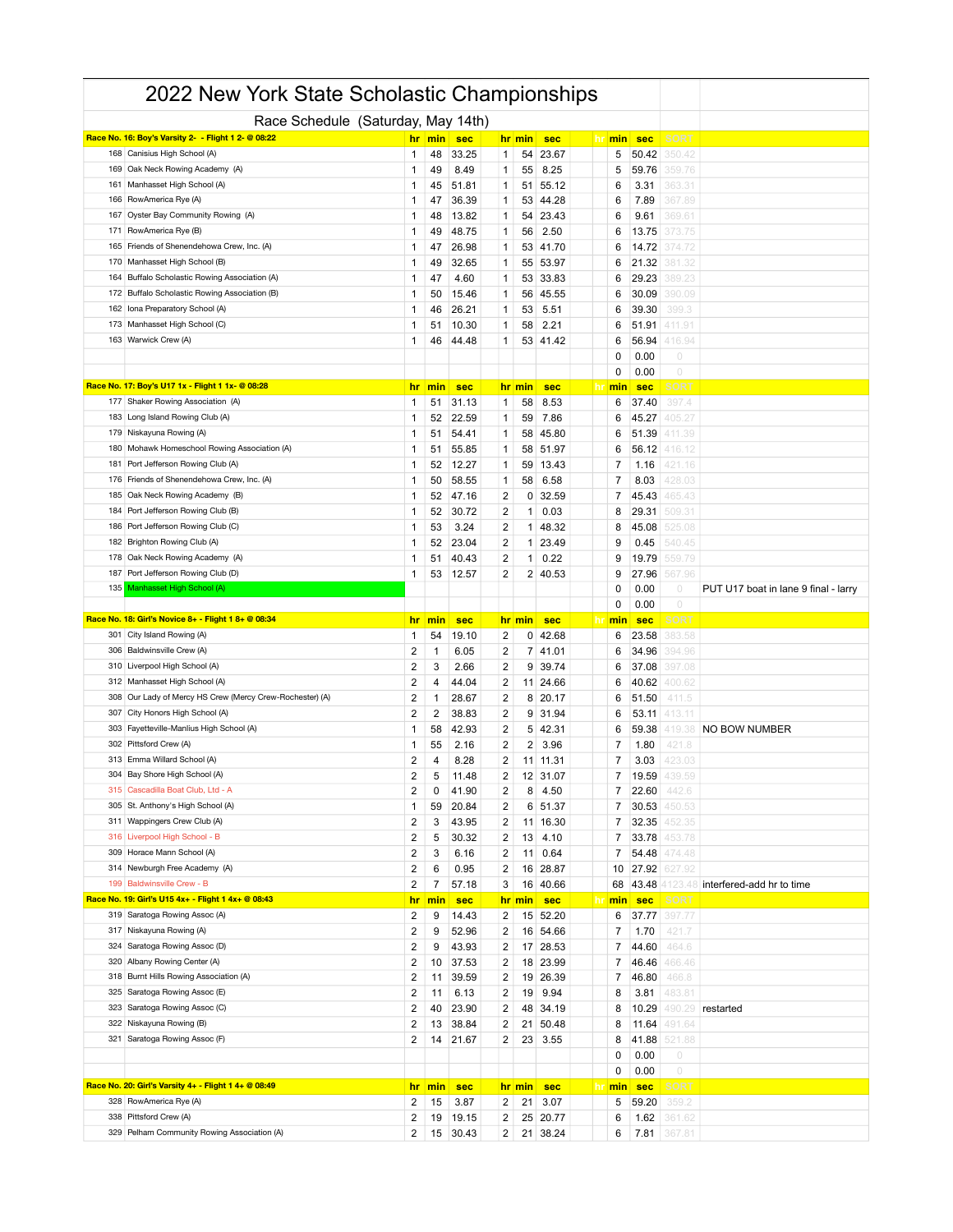|     | 2022 New York State Scholastic Championships                                     |                              |          |                |                         |          |                      |           |                |                  |                                   |
|-----|----------------------------------------------------------------------------------|------------------------------|----------|----------------|-------------------------|----------|----------------------|-----------|----------------|------------------|-----------------------------------|
|     | Race Schedule (Saturday, May 14th)                                               |                              |          |                |                         |          |                      |           |                |                  |                                   |
|     | 340 Fayetteville-Manlius High School (A)                                         | 2                            | 19       | 47.05          | 2                       |          | 25 59.93             | 6         | 12.88          | 372.88           |                                   |
|     | 344 West Side Rowing Club (A)                                                    | 2                            | 21       | 9.15           | 2                       | 27       | 23.61                | 6         | 14.46          | 374.46           |                                   |
| 333 | Row New York (A)                                                                 | 2                            | 16       | 54.12          | 2                       | 23       | 14.32                | 6         | 20.20          | 380.2            |                                   |
| 337 | Baldwinsville Crew (A)                                                           | $\overline{2}$               | 19       | 6.53           | 2                       | 25       | 28.49                | 6         | 21.96          | 381.96           |                                   |
|     | 346 Nichols School (A)                                                           | 2                            | 21       | 45.13          | 2                       | 28       | 9.50                 | 6         | 24.37          | 384.37           |                                   |
| 341 | Liverpool High School (A)                                                        | 2                            | 20       | 17.49          | $\overline{2}$          | 26       | 46.69                | 6         | 29.20          | 389.2            |                                   |
| 339 | Emma Willard School (A)                                                          | $\overline{2}$               | 19       | 26.03          | 2                       | 26       | 1.07                 | 6         | 35.04          | 395.04           |                                   |
|     | 351 Our Lady of Mercy HS Crew (Mercy Crew-Rochester) (A)                         | $\overline{\mathbf{c}}$      | 24       | 12.71          | 2                       | 30       | 49.73                | 6         | 37.02          | 397.02           |                                   |
| 343 | Spackenkill Rowing Club (A)                                                      | 2                            | 20       | 52.23          | $\overline{2}$          | 27       | 37.89                | 6         | 45.66          | 405.66           |                                   |
|     | 342 Fairport Crew Club (A)                                                       | $\overline{2}$               | 20       | 17.03          | 2                       | 27       | 3.22                 | 6         | 46.19          | 406.19           |                                   |
|     | 348 Rhinebeck HS (A)                                                             | $\overline{\mathbf{c}}$      | 26       | 26.56          | 2                       | 33       | 15.60                | 6         | 49.04          | 409.04           |                                   |
| 356 | Spackenkill Rowing Club (B)                                                      | 2                            | 24       | 17.25          | $\overline{2}$          | 31       | 6.92                 | 6         | 49.67          | 409.67           |                                   |
| 347 | 336 Syracrew (A)<br>Cortlandt Community Rowing Association (A)                   | $\overline{2}$               | 18       | 51.35          | 2                       | 25       | 44.67                | 6         | 53.32          | 113.32           |                                   |
| 332 | Friends of Port Rowing (C)                                                       | 2<br>2                       | 23<br>18 | 2.88<br>10.45  | 2<br>$\overline{2}$     | 29<br>25 | 56.98<br>4.67        | 6<br>6    | 54.10<br>54.22 | 414.1<br>114.22  | no bow                            |
| 350 | Brighton Rowing Club (A)                                                         | $\overline{2}$               | 26       | 37.10          | 2                       | 33       | 35.72                | 6         | 58.62          | 418.62           |                                   |
| 357 | Fayetteville-Manlius High School (B)                                             | 2                            | 26       | 3.31           | 2                       | 33       | 3.48                 | 7         | 0.17           | 420.17           | put in lane 9 of petite - larry   |
| 334 | City Honors High School (A)                                                      | 2                            | 18       | 15.48          | $\overline{2}$          | 25       | 19.20                | 7         | 3.72           | 423.72           |                                   |
|     | 354 Fairport Crew Club (B)                                                       | 2                            | 26       | 53.81          | 2                       | 34       | 5.07                 | 7         | 11.26          | 431.26           |                                   |
|     | 349 Suffern High School Crew (A)                                                 | 2                            | 25       | 41.92          | 2                       | 32       | 55.70                | 7         | 13.78          | 433.78           |                                   |
| 352 | Nichols School (B)                                                               | 2                            | 23       | 51.50          | 2                       | 31       | 7.18                 | 7         | 15.68          | 435.68           |                                   |
|     | 335 F.D. Roosevelt (A)                                                           | 2                            | 21       | 41.22          | 2                       | 29       | 2.79                 | 7         | 21.57          | 441.57           |                                   |
|     | 358 Row New York (B)                                                             | 2                            | 25       | 2.03           | 2                       | 32       | 27.43                | 7         | 25.40          | 445.4            |                                   |
| 359 | Suffern High School Crew (B)                                                     | 2                            | 28       | 49.22          | 2                       | 36       | 17.92                | 7         | 28.70          | 448.7            |                                   |
| 330 | Bay Shore High School (A)                                                        | 2                            | 28       | 25.25          | 2                       | 35       | 55.89                | 7         | 30.64          | 150.64           |                                   |
|     | 331 Cascadilla Boat Club, Ltd (A)                                                | 2                            | 15       | 53.82          | 2                       | 23       | 28.82                | 7         | 35.00          | 455              |                                   |
| 345 | Lourdes Rowing Association (A)                                                   | 2                            | 22       | 32.18          | 2                       | 30       | 40.46                | 8         | 8.28           | 488.28           |                                   |
|     | 361 Row New York (C)                                                             | 2                            | 30       | 25.29          | 2                       | 38       | 33.87                | 8         | 8.58           | 488.58           |                                   |
|     | 360 Baldwinsville Crew (B)                                                       | 2                            | 28       | 4.00           | 2                       | 36       | 14.80                | 8         | 10.80          | 490.8            |                                   |
|     | 355 Syracrew (B)                                                                 | 2                            | 29       | 22.87          | $\overline{\mathbf{c}}$ | 37       | 35.21                | 8         | 12.34          | 192.34           |                                   |
|     | 353 Pittsford Crew (B)                                                           | 2                            | 25       | 19.21          | 3                       | 33       | 2.60                 | 67        | 43.39          | 063.39           | interfered w/357 add 1 hr to time |
|     |                                                                                  |                              |          |                |                         |          |                      | 0         | 0.00           | $\circ$          |                                   |
|     |                                                                                  |                              |          |                |                         |          |                      |           |                |                  |                                   |
|     |                                                                                  |                              |          |                |                         |          |                      | 0         | 0.00           | $\circ$          |                                   |
|     | Race No. 21: Girl's Junior 4+/ U17 4+ - Flight 1 4+ @ 09:00                      | <u>hr</u>                    | min      | <b>sec</b>     |                         | hr min   | <b>sec</b>           | hr min    | <b>sec</b>     | SORT             |                                   |
|     | 367 Manhasset High School (A)                                                    | 2                            | 23       | 42.97          | $\overline{2}$          | 30       | 9.62                 | 6         | 26.65          | 386.65           |                                   |
| 931 | Mount St. Mary Academy - A                                                       | $\overline{\mathbf{c}}$      | 38       | 52.31          | 2                       | 45       | 23.15                | 6         | 30.84          | 390.84           |                                   |
|     | 377 Pelham Community Rowing Association (A)<br>365 Baldwinsville Crew (A)        | 2                            | 36       | 49.09          | 2                       | 43       | 26.36                | 6         | 37.27          | 397.27           |                                   |
|     | 373 Pittsford Crew (A)                                                           | 2<br>2                       | 37<br>35 | 58.22<br>48.81 | 2<br>$\overline{2}$     | 44<br>42 | 37.46<br>30.31       | 6<br>6    | 39.24<br>41.50 | 399.24<br>401.5  |                                   |
|     | 369 Brighton Rowing Club (A)                                                     | 2                            | 16       | 26.06          | 2                       | 23       | 14.74                | 6         | 48.68          | 408.68           |                                   |
|     | 937 Pittsford Crew - B                                                           | 2                            | 34       | 9.12           | 2                       |          | 40 58.73             | 6         | 49.61          | 409.61           |                                   |
|     | 371 Warwick Crew (A)                                                             | 2                            | 35       | 29.63          | 2                       |          | 42 20.77             | 6         | 51.14          | 411.14           |                                   |
|     | 372 RowAmerica Rye (A)                                                           | 2                            | 31       | 58.07          | 2                       |          | 38 56.39             | 6         | 58.32          | 418.32           |                                   |
|     | 364 Nardin Academy (A)                                                           | 2                            | 30       | 59.96          | 2                       | 38       | 0.32                 | 7         | 0.36           | 420.36           |                                   |
|     | 376 Bay Shore High School (A)                                                    | 2                            | 37       | 52.71          | 2                       | 44       | 56.48                | 7         | 3.77           | 423.77           |                                   |
| 934 | City Honors High School - A                                                      | $\mathbf 2$                  | 36       | 13.44          | 2                       |          | 43 18.71             | 7         | 5.27           | 425.27           |                                   |
|     | 938 Buffalo Seminary - B                                                         | 2                            | 39       | 37.53          | 2                       |          | 46 45.35             | 7         | 7.82           | 427.82           |                                   |
|     | 366 Emma Willard School (A)                                                      | 2                            | 31       | 44.37          | 2                       | 38       | 53.05                | 7         | 8.68           | 428.68           |                                   |
|     | 936 Manhasset High School - B                                                    | 2                            | 39       | 3.87           | 2                       |          | 46 13.22             | 7         | 9.35           | 429.35           |                                   |
|     | 374 Friends of Shenendehowa Crew, Inc. (A)                                       | 2                            | 37       | 14.42          | 2                       |          | 44 25.79             | 7         | 11.37          | 431.37           |                                   |
| 935 | Oyster Bay Community Rowing - A                                                  | 2                            | 33       | 42.00          | 2                       |          | 40 55.04             | 7         | 13.04          | 433.04           |                                   |
|     | 370 City Island Rowing (A)                                                       | 2                            | 34       | 30.07          | 2                       |          | 41 50.18             | 7         | 20.11          | 440.11           |                                   |
| 933 | Buffalo Seminary - A<br>368 Our Lady of Mercy HS Crew (Mercy Crew-Rochester) (A) | $\overline{\mathbf{c}}$      | 39       | 21.57          | 2                       |          | 46 47.78             | 7         | 26.21          | 446.21           |                                   |
|     | 378 Wappingers Crew Club                                                         | 2                            | 53       | 0.46           | 3                       | 0        | 30.81                | 7         | 30.35          | 450.35           | Late to Start                     |
|     | 375 F.D. Roosevelt (A)                                                           | 2<br>$\overline{\mathbf{c}}$ | 38<br>40 | 18.99<br>0.51  | 2<br>2                  |          | 45 51.19<br>47 41.69 | 7<br>7    | 32.20<br>41.18 | 452.2<br>461.18  |                                   |
| 379 | Lourdes Rowing Association - A                                                   | 2                            | 37       | 17.51          | 2                       | 45       | 3.05                 | 7         | 45.54          | 465.54           |                                   |
|     | 932 St John the Baptist DHS - A                                                  | 2                            | 29       | 50.09          | 2                       |          | 37 53.87             | 8         | 3.78           | 483.78           |                                   |
|     |                                                                                  |                              |          |                |                         |          |                      | 0         | 0.00           | $\circ$          |                                   |
|     | Race No. 22: Girl's Junior 8+/ U17 8+ - Flight 1 8+ @ 09:09                      | <u>hr</u>                    | min      | sec            |                         | hr min   | sec                  | hr<br>min | <b>sec</b>     | <b>SORT</b>      |                                   |
|     | 380 RowAmerica Rye (A)                                                           | 2                            | 41       | 12.34          | 2                       | 46       | 38.00                | 5         | 25.66          | 325.66           |                                   |
|     | 388 City Island Rowing (B)                                                       | 2                            | 44       | 35.47          | 2                       |          | 50 31.44             | 5         | 55.97          | 355.97           |                                   |
|     | 389 City Island Rowing (A)                                                       | 2                            | 44       | 48.34          | 2                       |          | 50 49.69             | 6         | 1.35           | 361.35           |                                   |
|     | 383 Fayetteville-Manlius High School (A)<br>381 West Side Rowing Club (A)        | 2<br>2                       | 42<br>41 | 53.74<br>57.02 | 2<br>2                  | 49       | 2.71<br>48 11.69     | 6<br>6    | 8.97<br>14.67  | 368.97<br>374.67 |                                   |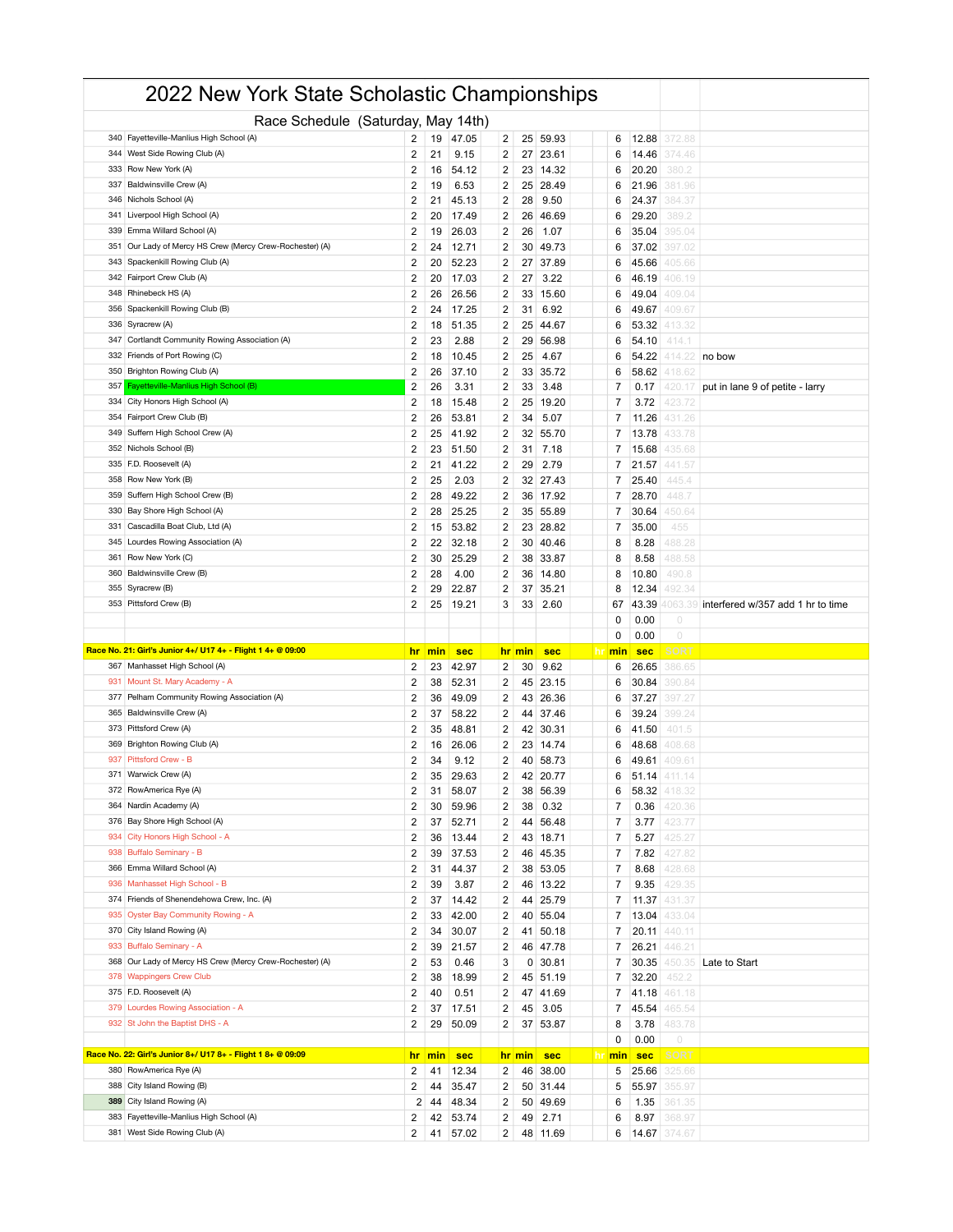|            | 2022 New York State Scholastic Championships                   |                         |                |                     |                         |                |                |                  |                     |                       |         |
|------------|----------------------------------------------------------------|-------------------------|----------------|---------------------|-------------------------|----------------|----------------|------------------|---------------------|-----------------------|---------|
|            | Race Schedule (Saturday, May 14th)                             |                         |                |                     |                         |                |                |                  |                     |                       |         |
| 385        | Wappingers Crew Club (A)                                       | 2                       | 44             | 4.02                | 2                       | 50             | 20.92          | 6                | 16.90               | 376.9                 |         |
| 390        | Pelham Community Rowing Association (A)                        | $\overline{2}$          | 45             | 19.10               | 2                       | 51             | 42.26          | 6                | 23.16               | 383.16                |         |
| 382        | Bay Shore High School (A)                                      | $\overline{2}$          | 55             | 13.53               | 3                       | 1              | 45.19          | 6                | 31.66               | 391.66                |         |
| 386        | Nichols School (A)                                             | $\overline{2}$          | 43             | 48.18               | 2                       | 50             | 20.69          | 6                | 32.51               | 392.51                |         |
| 384        | Liverpool High School (A)                                      | $\overline{2}$          | 43             | 31.56               | 2                       | 50             | 12.04          | 6                | 40.48               | 400.48                |         |
| 387        | F.D. Roosevelt (A)                                             | $\theta$                | θ              | 0.00                | 99                      | 9              | 9.00           | 5,949            | 9.00                | 156949                | scratch |
|            |                                                                |                         |                |                     |                         |                |                | 0                | 0.00                | $\circ$               |         |
|            |                                                                |                         |                |                     |                         |                |                | 0                | 0.00                | $\circlearrowright$   |         |
|            | Race No. 23: Girl's Freshman 4+ - Flight 1 4+ @ 09:15          | <u>hr</u>               | min            | <b>sec</b>          |                         | hr min         | sec            | <u>hr</u><br>min | <b>sec</b>          | SORT                  |         |
| 391        | Manhasset High School (A)                                      | $\overline{2}$          | 51             | 27.88               | 2                       | 58             | 32.36          | 7                | 4.48                | 424.48                |         |
| 395        | Nardin Academy (A)                                             | $\overline{2}$          | 51             | 37.26               | 2                       | 58             | 45.51          | 7                | 8.25                | 428.25                |         |
| 392        | Warwick Crew (A)                                               | 2                       | 50             | 40.97               | $\overline{\mathbf{c}}$ | 58             | 55.63          | 8                | 14.66               | 494.66                |         |
| 394        | Spackenkill Rowing Club (A)                                    | $\overline{\mathbf{c}}$ | 52             | 18.89               | 3                       | -1             | 3.52           | 8                | 44.63               | 524.63                |         |
| 393        | Saratoga Rowing Assoc (A)                                      | θ                       | θ              | 0.00                | 99                      | 9              | 9.00           | 5,949            | 9.00                | 156949                |         |
|            |                                                                |                         |                |                     |                         |                |                | 0                | 0.00                | 0<br>$\circ$          |         |
|            | Race No. 24: Girl's 2V 8+ - Flight 1 8+ @ 09:20                | hr                      | min            |                     |                         |                | <b>sec</b>     | 0                | 0.00                | SORT                  |         |
| 403        | RowAmerica Rye (A)                                             | 2                       | 55             | <b>sec</b><br>42.92 | 3                       | hr min<br>1    | 21.24          | hr<br>min<br>5   | <b>sec</b><br>38.32 | 338.32                |         |
| 398        | Friends of Port Rowing (A)                                     | $\overline{2}$          | 45             | 15.07               | 2                       | 50             | 57.96          | 5                | 42.89               | 342.89                |         |
| 400        | Saratoga Rowing Assoc (A)                                      | $\overline{2}$          | 55             | 45.86               | 3                       | 1 <sup>1</sup> | 42.53          | 5                | 56.67               | 356.67                |         |
| 402        | Saratoga Rowing Assoc (B)                                      | $\overline{2}$          | 55             | 58.57               | 3                       | 2              | 7.50           | 6                | 8.93                | 368.93                |         |
| 401        | Nardin Academy (A)                                             | $\overline{2}$          | 54             | 55.10               | 3                       | 1              | 12.25          | 6                | 17.15               | 377.15                |         |
| 399        | St. Anthony's High School (A)                                  | $\overline{2}$          | 56             | 15.80               | 3                       |                | 3   16.08      | 7                | 0.28                | 420.28                |         |
|            |                                                                |                         |                |                     |                         |                |                | 0                | 0.00                | $\circ$               |         |
|            | Race No. 25: Girl's Varsity 8+ - Flight 1 8+ @ 09:25           | hr                      | min            | <b>sec</b>          |                         | hr min         | sec            | min<br><u>nr</u> | <b>sec</b>          | SORT                  |         |
|            | 405 RowAmerica Rye (A)                                         | $\overline{2}$          | 56             | 37.75               | 3                       | 1              | 57.29          | 5                | 19.54               | 319.54                |         |
| 406        | Saratoga Rowing Assoc (A)                                      | $\overline{2}$          | 56             | 58.12               | 3                       | 2              | 29.61          | 5                | 31.49               | 331.49                |         |
| 407        | Friends of Port Rowing (A)                                     | $\overline{2}$          | 57             | 17.78               | 3                       |                | 2 53.23        | 5                | 35.45               | 335.45                |         |
| 408        | Niskayuna Rowing (A)                                           | $\overline{2}$          | 58             | 14.84               | 3                       | 4              | 0.17           | 5                | 45.33               | 345.33                |         |
| 410        | Nardin Academy (A)                                             | $\overline{2}$          | 57             | 40.17               | 3                       | 3              | 27.95          | 5                | 47.78               | 347.78                |         |
| 413        | Burnt Hills Rowing Association (A)                             | $\overline{2}$          | 59             | 13.25               | 3                       | 5              | 20.98          | 6                | 7.73                | 367.73                |         |
| 414        | St. Anthony's High School (A)                                  | 3                       | 0              | 11.54               | 3                       | 6              | 44.08          | 6                | 32.54               | 392.54                |         |
| 411        | Baldwinsville Crew (A)                                         | $\overline{2}$          | 58             | 38.75               | 3                       | 5              | 17.63          | 6                | 38.88               | 398.88                |         |
| 415        | Arlington High School/Arlington RA (A)                         | 3                       | 0              | 1.44                | 3                       | 6              | 41.32          | 6                | 39.88               | 399.88                |         |
|            | 412 Riverdale Country School (A)                               | $\overline{2}$          | 59             | 13.56               | 3                       | 6              | 2.28           | 6                | 48.72               | 408.72<br>422.7       |         |
| 409<br>416 | St John the Baptist DHS (A)<br>Newburgh Free Academy (A)       | 3<br>3                  | 4<br>0         | 48.04<br>41.65      | 3<br>3                  | 11<br>8        | 50.74<br>5.78  | 7<br>7           | 2.70<br>24.13       | 144.13                |         |
|            | 417 Clarkstown Crew (A)                                        | 3                       | 1              | 16.42               | 3                       | 9              | 3.21           | 7                | 46.79               | 466.79                |         |
|            |                                                                |                         |                |                     |                         |                |                | 0                | 0.00                | 0                     |         |
|            |                                                                |                         |                |                     |                         |                |                | 0                | 0.00                | $\circ$               |         |
|            | Race No. 26: Girl's Freshman/ Novice 4x - Flight 1 4x- @ 09:31 |                         | $hr$ min       | <b>sec</b>          |                         | hr min         | <b>sec</b>     | hr<br>min        | <b>sec</b>          | <b>SORT</b>           |         |
|            | 421 Niskayuna Rowing (A)                                       | 3                       | $\overline{2}$ | 42.36               | $3 \mid$                |                | $9 \mid 16.52$ | 6                | 34.16               | 394. I C              |         |
|            | 420 Burnt Hills Rowing Association (A)                         | 3                       | 6              | 20.83               | 3                       | 13             | 7.94           | 6                | 47.11               | 407.11                |         |
|            | 428 Augustine Classical Academy (A)                            | 3                       | 10             | 56.60               | 3                       |                | 17 49.78       | 6                | 53.18               | 413.18                |         |
| 426        | Saratoga Rowing Assoc (A)                                      | 3                       | 3              | 16.36               | 3                       | 10             | 19.94          | 7                | 3.58                | 423.58                |         |
|            | 424 Shaker Rowing Association (A)                              | 3                       | 8              | 9.35                | 3                       | 15             | 17.43          | 7                | 8.08                | 428.08                |         |
|            | 427 Long Island Rowing Club (A)                                | 3                       | 6              | 34.44               | 3                       |                | 13 43.83       | 7                | 9.39                | 429.39                |         |
| 425        | Port Jefferson Rowing Club (A)                                 | 3                       | 15             | 3.29                | 3                       |                | 22 12.80       | 7                | 9.51                | 429.51                |         |
| 422        | Pelham Community Rowing Association (A)                        | 3                       | 2              | 34.50               | 3                       | 10             | 0.57           | 7                | 26.07               | 446.07                |         |
| 423        | Poughkeepsie H.S. (A)                                          | 3                       | 8              | 31.42               | 3                       | 16             | 15.93          | 7                | 44.51               | 464.51                |         |
| 429        | Port Jefferson Rowing Club (B)                                 | 3                       | 16             | 24.07               | 3                       |                | 25 17.10       | 8                | 53.03               | 533.03                |         |
|            |                                                                |                         |                |                     |                         |                |                | 0                | 0.00                | $\circ$               |         |
|            | Race No. 27: Girl's U16 4x+ - Flight 1 4x+ @ 09:37             |                         |                |                     |                         | hr min         |                | 0                | 0.00                | $\circ$               |         |
|            | 433 RowAmerica Rye (A)                                         | hr<br>3                 | min<br>14      | sec                 |                         | 21             | sec<br>0.68    | hr<br>min<br>6   | <b>sec</b><br>36.46 | <b>SORT</b><br>396.46 |         |
|            | 436 City Island Rowing (A)                                     | 3                       | 14             | 24.22<br>23.48      | 3<br>3                  | 21             | 10.25          | 6                | 46.77               | 406.77                |         |
| 432        | Pelham Community Rowing Association (A)                        | 3                       | 5              | 31.80               | 3                       |                | 12 27.35       | 6                | 55.55               | 415.55                |         |
|            | 434 Burnt Hills Rowing Association (A)                         | 3                       | 15             | 32.27               | 3                       |                | 22 36.94       | 7                | 4.67                | 424.67                |         |
|            | 435 Saratoga Rowing Assoc (A)                                  | 3                       | 5              | 25.71               | 3                       | 13             | 8.36           | 7                | 42.65               | 462.65                |         |
| 437        | Shaker Rowing Association (A)                                  | 3                       | 25             | 7.46                | 3                       |                | 35 22.63       | 10               | 15.17               | 615.17                |         |
|            |                                                                |                         |                |                     |                         |                |                | 0                | 0.00                | $\circ$               |         |
|            |                                                                |                         |                |                     |                         |                |                | 0                | 0.00                | $\circ$               |         |
|            | Race No. 28: Girl's Novice 4+ - Flight 1 4+ @ 09:43            | <u>hr</u>               | min            | sec                 |                         | hr min         | sec            | hr<br>min        | <b>sec</b>          | <b>SORT</b>           |         |
|            | 452 Cascadilla Boat Club, Ltd (A)                              | 3                       | 13             | 29.23               | 3                       |                | 20 32.27       | 7                | 3.04                | 423.04                |         |
|            | 450 Pittsford Crew (A)                                         | 3                       |                | 11 30.62            | 3                       |                | 18 40.16       | 7                | 9.54                | 429.54                |         |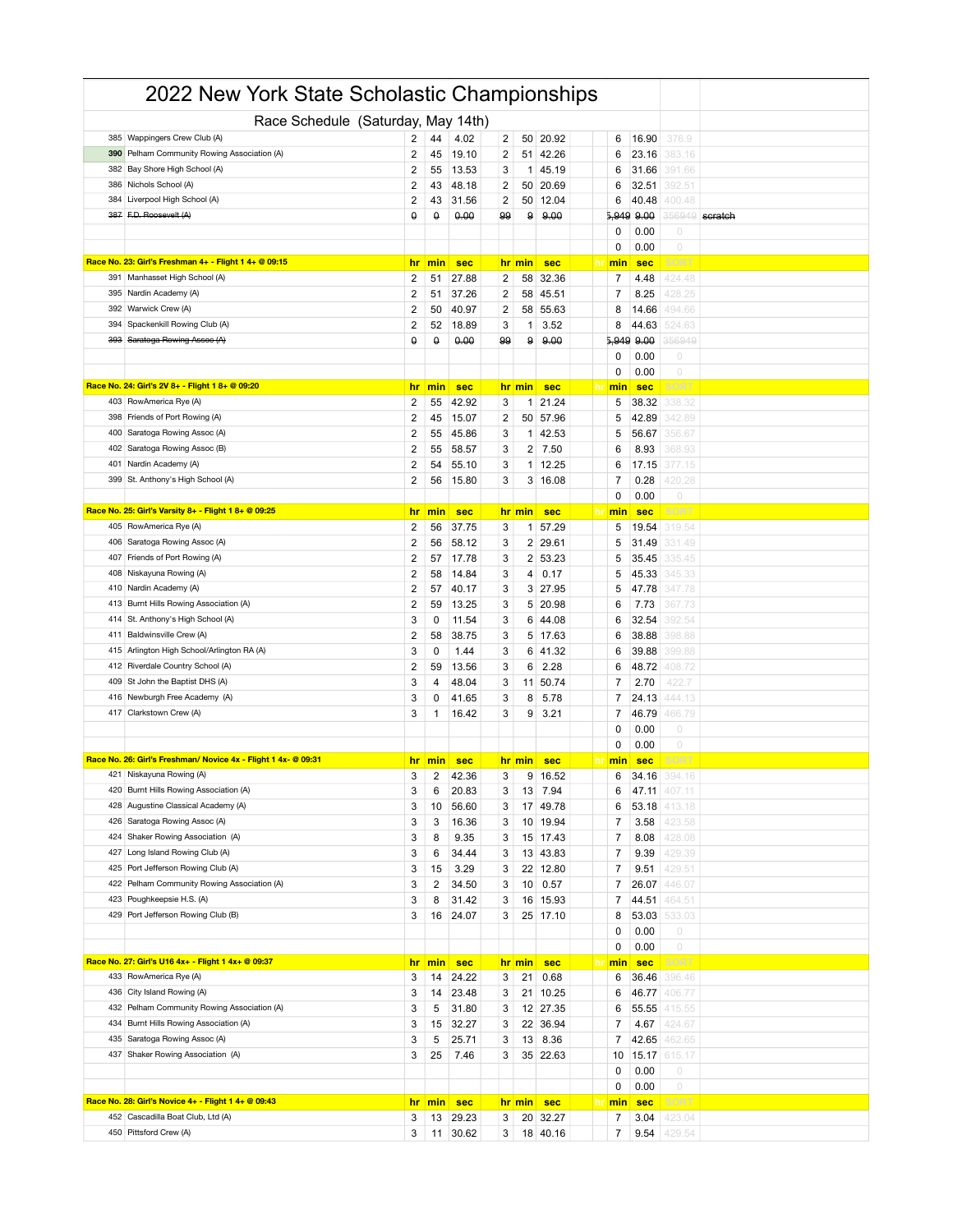|     | 2022 New York State Scholastic Championships                       |                |           |                |        |              |               |                          |                  |                                 |
|-----|--------------------------------------------------------------------|----------------|-----------|----------------|--------|--------------|---------------|--------------------------|------------------|---------------------------------|
|     | Race Schedule (Saturday, May 14th)                                 |                |           |                |        |              |               |                          |                  |                                 |
|     | 442 Row New York (A)                                               | 3              | 18        | 2.63           | 3      |              | 25 22.10      | $\overline{7}$<br>19.47  | 439.47           |                                 |
|     | 447 West Side Rowing Club (A)                                      | 3              | 20        | 9.09           | 3      | 27           | 28.71         | 7<br>19.62               | 439.62           |                                 |
| 454 | City Honors High School - A                                        | 3              | 9         | 17.06          | 3      | 16           | 50.58         | 7<br>33.52               | 453.52           |                                 |
| 455 | Suffern High School Crew - A                                       | 3              | 9         | 50.22          | 3      | 17           | 25.04         | $\overline{7}$<br>34.82  | 154.82           |                                 |
|     | 449 Buffalo Seminary (A)                                           | 3              | 12        | 53.81          | 3      | 20           | 35.22         | 7<br>41.41               | 461.41           |                                 |
| 451 | Syracrew (A)                                                       | 3              | 22        | 48.17          | 3      | 30           | 45.32         | 7<br>57.15               | 477.15           |                                 |
| 940 | Oyster Bay Community Rowing - A                                    | 3              | 18        | 28.06          | 3      | 26           | 26.44         | 7<br>58.38               | 478.38           |                                 |
|     | 440 Friends of Port Rowing (A)                                     | 3              | 9         | 12.16          | 3      |              | 17 11.75      | 7<br>59.59               | 479.59           |                                 |
| 445 | Warwick Crew (A)                                                   | 3              | 20        | 2.61           | 3      | 28           | 4.33          | 8<br>1.72                | 481.72           |                                 |
|     | 441 Fayetteville-Manlius High School (A)                           | 3              | 21        | 44.54          | 3      | 29           | 51.88         | 8<br>7.34                | 487.34           |                                 |
|     | 444 Brighton Rowing Club (A)                                       | 3              | 8         | 41.23          | 3      | 17           | 33.78         | 52.55<br>8               | 532.55           |                                 |
| 453 | Our Lady of Mercy HS Crew (Mercy Crew-Rochester) (A)               | 3              | 22        | 27.58          | 3      | 31           | 30.81         | 9<br>3.23                | 543.23           |                                 |
| 443 | Nichols School (A)                                                 | 3              | 20        | 39.90          | 3      | 29           | 46.48         | 9<br>6.58                | 546.58           |                                 |
|     | 446 St John the Baptist DHS (A)                                    | θ              | θ         | 0.00           | 99     | 9            | 9.00          | 5,949 9.00               | 356949           |                                 |
| 448 | Long Island Rowing Club (A)                                        | θ              | θ         | 0.00           | 99     | 9            | 9.00          | 5,949 9.00               | 356949           |                                 |
|     | 941 Row New York - B                                               | $\theta$       | θ         | 0.00           | 99     | 9            | 9.00          | 5,949 9.00               | 356949           |                                 |
| 942 | Rhinebeck HS - B                                                   | θ              | θ         | 0.00           | 99     | 9            | 9.00          | 5,949 9.00               | 356949           |                                 |
|     |                                                                    |                |           |                |        |              |               |                          |                  |                                 |
|     | Race No. 29: Boy's Junior/ U17 2x - Flight 1 2x- @ 09:52           | <u>hr</u><br>3 | min<br>26 | <b>sec</b>     |        | hr min<br>32 | sec           | hr min<br><b>sec</b>     | <b>SOR1</b>      |                                 |
|     | 457 Niskayuna Rowing (A)<br>468 Port Jefferson Rowing Club (A)     |                |           | 27.18          | 3      |              | 33.93         | 6<br>6.75                | 366.75           |                                 |
|     | 949 Friends of Shenendehowa Crew, Inc. - B                         | 3<br>3         | 29<br>32  | 39.31<br>46.72 | 3<br>3 | 36<br>39     | 3.14<br>11.30 | 6<br>23.83<br>6<br>24.58 | 383.83<br>384.58 |                                 |
|     | 463 Friends of Shenendehowa Crew, Inc. (A)                         | 3              | 32        | 26.50          | 3      | 38           | 56.06         | 29.56<br>6               | 389.56           |                                 |
|     | 460 The Knox School (A)                                            | 3              | 33        | 50.24          | 3      | 40           | 22.39         | 32.15<br>6               | 392.15           |                                 |
| 459 | Long Island Rowing Club (A)                                        | 3              | 29        | 2.88           | 3      | 35           | 38.30         | 6<br>35.42               | 395.42           |                                 |
| 946 | Augustine Classical Academy - B                                    | 3              | 35        | 24.15          | 3      | 42           | 1.59          | 37.44<br>6               | 397.44           |                                 |
|     | 471 Niskayuna Rowing - B                                           | 3              | 27        | 8.02           | 3      | 33           | 52.58         | 6<br>44.56               | 404.56           |                                 |
| 945 | Manhasset High School - B                                          | 3              | 27        | 36.81          | 3      | 34           | 26.48         | 6<br>49.67               | 409.67           |                                 |
| 951 | Long Island Rowing Club - C                                        | 3              | 29        | 28.54          | 3      | 36           | 19.88         | 51.34<br>6               | 411.34           |                                 |
|     | 950   Manhasset High School - C                                    | 3              | 27        | 20.21          | 3      | 34           | 11.91         | 51.70<br>6               | 411.7            |                                 |
| 467 | Orange County Rowing Association (A)                               | 3              | 30        | 28.80          | 3      | 37           | 25.51         | 6<br>56.71               | 416.71           |                                 |
| 465 | RowAmerica Rye (A)                                                 | 3              | 29        | 52.37          | 3      | 36           | 57.30         | 4.93<br>7                | 424.93           |                                 |
|     | 456 Fordham Pep (A)                                                | 3              | 28        | 38.56          | 3      | 35           | 52.61         | 7<br>14.05               | 434.05           |                                 |
| 461 | Augustine Classical Academy (A)                                    | 3              | 32        | 13.74          | 3      | 39           | 29.89         | 7<br>16.15               | 436.15           |                                 |
| 464 | Manhasset High School (A)                                          | 3              | 26        | 46.45          | 3      | 34           | 3.41          | 16.96<br>7               | 436.96           |                                 |
| 947 | Port Jefferson Rowing Club - B                                     | 3              | 31        | 12.19          | 3      | 38           | 30.63         | 7<br>18.44               | 438.44           |                                 |
|     | 462 Oak Neck Rowing Academy (A)                                    | 3              | 28        | 40.82          | 3      | 36           | 4.36          | 7<br>23.54               | 443.54           |                                 |
| 470 | McQuaid Jesuit - A                                                 | 3              | 33        | 5.81           | 3      | 40           | 29.78         | 23.97<br>7               | 443.97           |                                 |
|     | 943 McQuaid Jesuit - B                                             | 3              | 33        | 37.30          | 3      | 41           | 18.05         | 7<br>40.75               | 460.75           |                                 |
|     | 469 Cortlandt Community Rowing Association (A)                     | 3              | 30        | 19.43          | 3      | 38           | 5.09          | 7<br>45.66               | 465.66           |                                 |
|     | 466 Burnt Hills Rowing Association (A)                             | 3              | 31        | 48.59          | 3      |              | 39 51.39      | 8<br>2.80                | 482.8            |                                 |
|     | 948 Orange County Rowing Association - B                           | 3              | 31        | 2.19           | 3      |              | 39 6.52       | 8<br>4.33                | 484.3            |                                 |
|     | 458 Cold Spring Harbor High School (A)                             | θ              | θ         | 0.00           | 99     | 9            | 9.00          | 5,949 9.00               | 356949           |                                 |
|     | 944 Long Island Rowing Club - B                                    | θ              | θ         | 0.00           | 99     | 9            | 9.00          | 5,949 9.00               | 356949           | scratch                         |
|     |                                                                    |                |           |                |        |              |               | 0<br>0.00                | $\circ$          |                                 |
|     | Race No. 30: Boy's Varsity 2x - Flight 1 2x- @ 10:02               | <u>hr</u>      | min       | <b>sec</b>     |        | hr min       | sec           | hr<br>min<br><b>sec</b>  | SORT             |                                 |
|     | 472 Oak Neck Rowing Academy (A)<br>485 Long Island Rowing Club (A) | 3<br>3         | 40        | 15.68          | 3      | 45           | 47.62<br>6.87 | 31.94<br>5<br>5          | 331.94           |                                 |
|     | 498 Oak Neck Rowing Academy (D)                                    | 3              | 41        | 32.65<br>58.90 | 3<br>3 | 47<br>51     | 36.23         | 34.22<br>5<br>37.33      | 334.22<br>337.33 |                                 |
|     | 473 Niskayuna Rowing (A)                                           | 3              | 45<br>27  | 27.02          | 3      | 33           | 12.84         | 45.82<br>5               | 345.82           |                                 |
| 492 | Oak Neck Rowing Academy (B)                                        | 3              | 43        | 28.96          | 3      | 49           | 15.84         | 5<br>46.88               | 346.88           |                                 |
|     | 479 Canisius High School (A)                                       | 3              | 41        | 45.63          | 3      | 47           | 42.68         | 5<br>57.05               | 357.05           |                                 |
| 491 | Long Island Rowing Club (B)                                        | 3              | 43        | 59.66          | 3      | 49           | 59.38         | 59.72<br>5               | 359.72           |                                 |
| 495 | Oak Neck Rowing Academy (C)                                        | 3              | 46        | 22.13          | 3      |              | 52 22.95      | 6<br>0.82                | 360.82           |                                 |
|     | 494 Friends of Shenendehowa Crew, Inc. (B)                         | 3              | 37        | 49.10          | 3      | 43           | 50.73         | 6<br>1.63                | 361.63           |                                 |
| 489 | Niskayuna Rowing (B)                                               | 3              | 27        | 58.21          | 3      | 34           | 0.36          | 6<br>2.15                | 362.15           |                                 |
|     | 482 Friends of Shenendehowa Crew, Inc. (A)                         | 3              | 38        | 22.73          | 3      | 44           | 31.26         | 6<br>8.53                | 368.53           |                                 |
|     | 481 RowAmerica Rye (A)                                             | 3              | 40        | 48.25          | 3      | 47           | 0.21          | 6<br>11.96               | 371.96           |                                 |
| 480 | Augustine Classical Academy (A)                                    | 3              | 42        | 32.64          | 3      | 48           | 49.52         | 6<br>16.88               | 376.88           |                                 |
|     | 478 Pittsford Crew (A)                                             | 3              | 28        | 3.49           | 3      | 34           | 25.47         | 6<br>21.98               | 381.98           | move to first heat despite time |
|     | 490 Augustine Classical Academy (B)                                | 3              | 43        | 53.04          | 3      |              | 50 19.64      | 6<br>26.60               | 386.6            |                                 |
| 487 | Cold Spring Harbor High School (A)                                 | 3              | 41        | 9.84           | 3      | 47           | 38.11         | 28.27<br>6               | 388.27           |                                 |
|     | 475 Port Jefferson Rowing Club (A)                                 | 3              | 47        | 57.20          | 3      | 54           | 25.49         | 6<br>28.29               | 388.29           |                                 |
|     | 474 Clarkstown Crew (A)                                            | 3              | 34        | 29.42          | 3      |              | 40 57.97      | 6<br>28.55               | 388.55           |                                 |
|     | 476 Suffern High School Crew (A)                                   | 3              | 47        | 14.87          | 3      |              | 53 44.15      | 6<br>29.28               | 389.28           |                                 |